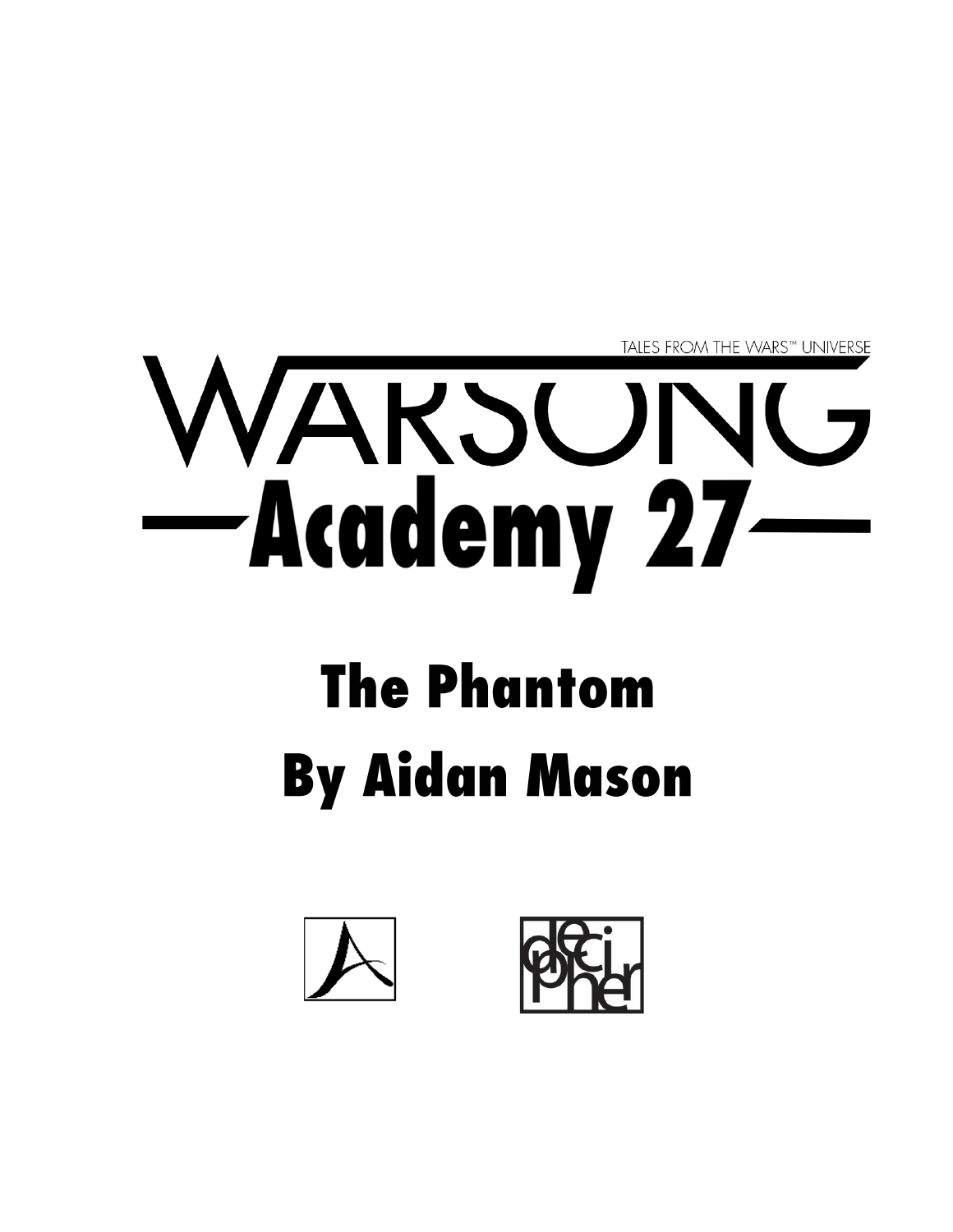It was three o'clock when the first incident occurred. Two students, Hanzo and Ihor, were standing under a row of light fixtures when a terrible scratching noise filled the theater. Then, without warning, they fell, tearing off the wall with a loud scratch.

"Look out!" Helena Kiner, the daughter of a weapons master, shouted. Without hesitation, the two boys jumped out of the way as the lights crashed to the ground, crushing a robot underneath them in the process.

"Holy shit!" Hanzo shouted, jumping back up, fists at ready.

"I knew it. I knew it," Ihor muttered to himself, as Hanzo began waving his fists around, looking for anything to punch or fight. "Every time I'm in this godforsaken theater, something goes wrong…"

"H-h-hey!" Jorani shouted, pointing towards the balcony above the stage. "T-t-there's someone…someone up there!"

Instantly, the sound of loud bootsteps rang out, as the unseen person ran across the balcony. That alerted everyone, even the two kids including the two kids who ran out of the back rooms hastily shoving their clothes on, loudly announcing they hadn't been doing anything. One of the younger boys grabbed a couple pencils and began to fling them towards the direction that Jorani was pointing at. That did exactly nothing, with the pencils falling to the floor with a pathetic click.

In a minute, it was all over, with sparking lights all over the floor, and an entire theater in disarray, without anyone having any idea what happened. And that was the moment that Mr. Shevochenko walked in.

\* \* \*

It only took the school news team thirty minutes to find out what had happened, and within three hours, the site had the story plastered right on the front of the homepage. UNKNOWN VANDAL BREAKS THEATER LIGHTS; NO SUSPECTS.

"This isn't good," Shevochenko muttered, walking around the family home, Ihor watching him as he paced.

"So, what are we going to do, Dad?" Ihor asked.

"We keep going, obviously," Shevochenko said. "I started this production and I'm going to finish it."

Ihor gave a bit of a sigh internally. He knew that his father was stubborn, but internally, he was hoping that somehow, he'd be able to get out of this. But it seemed that reality won again against his dreams.

"I'll look around," Ihor said. "See if I can find anything out."

Shevochenko nodded. "That's a good start, my boy. A good start."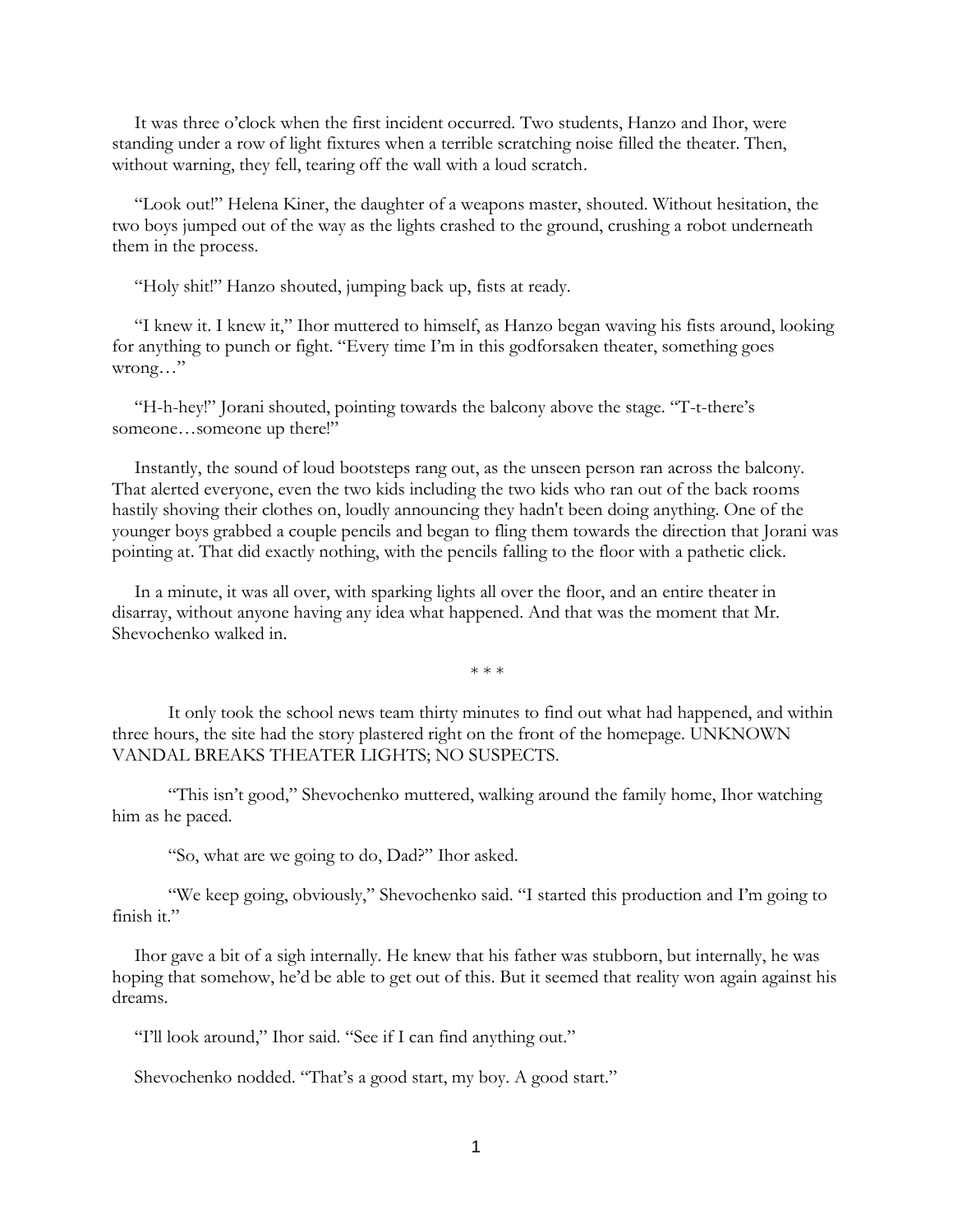\* \* \*

"Nope. Haven't seen a thing," Kalingkata said the next day, after Ihor had asked her if she had any knowledge about the mysterious figure.

"Nor I," her brother, Talinata, replied.

"Huh," Ihor said, somewhat dejectedly. Sure, he wanted out of the theater program, but having a masked vigilante spreading havoc wasn't something anyone really wanted, least of all him.

"Although," Kalingkata said, a mischievous look coming over her face. "I could hack the cameras for you, see if I could find anything."

"Kalingkata...." Talinata said, his voice slightly on edge. "That's going to be risky."

"And?"

"I'm not saying don't do it, but let's take it slow. Hacking the cameras would be a lot more serious than anything we've done."

"You don't have to do it," Ihor said. "But if you could, that would be amazing."

"I'm not saying that we won't do it," Talinata said. "I'm definitely doing it; it just might take a bit of time."

"Anything helps," Ihor said. Giving the two a nod, he began to walk away, looking for someone else to interview.

As he walked towards the band room, he spotted Charlie Parker, who was flipping a red pen between his light skinned fingers. He was the resident 'shifty student you don't want to run into in an alley'; his brown eyes had a sharp look to them, a look that gave Ihor chills. It was a look that not only suggested danger, but also…knowledge. Knowledge that Charlie had, but no one else did.

Shaking, Ihor hurriedly walked away, Charlie watching him all the while.

\* \* \*

It didn't take long for there to be a second strike. Just two days after the first, and on the cusp of the weekend, three students were rehearsing on the stage, Shevochenko watching from the audience, when the set collapsed. Wood and nails flew everywhere as the three actors dove out of the way, one of the bolts barely missing a girl's face.

"Shit, shit, shit!" Shevochenko shouted, running up towards the stage. As he ran up the stairs, a dark figure jumped out of the shadows, a white mask covering their whole face, and ran off the stage, brushing past the teacher and running down past the seats.

"Stop him!" Helena shouted, as the masked vigilante shoved a student out of the way, jumping over a row of seats to get towards the door. With a yell, Ihor, who had been talking with a couple freshmen about the **previous** incident, ran towards the figure, only to get a punch straight in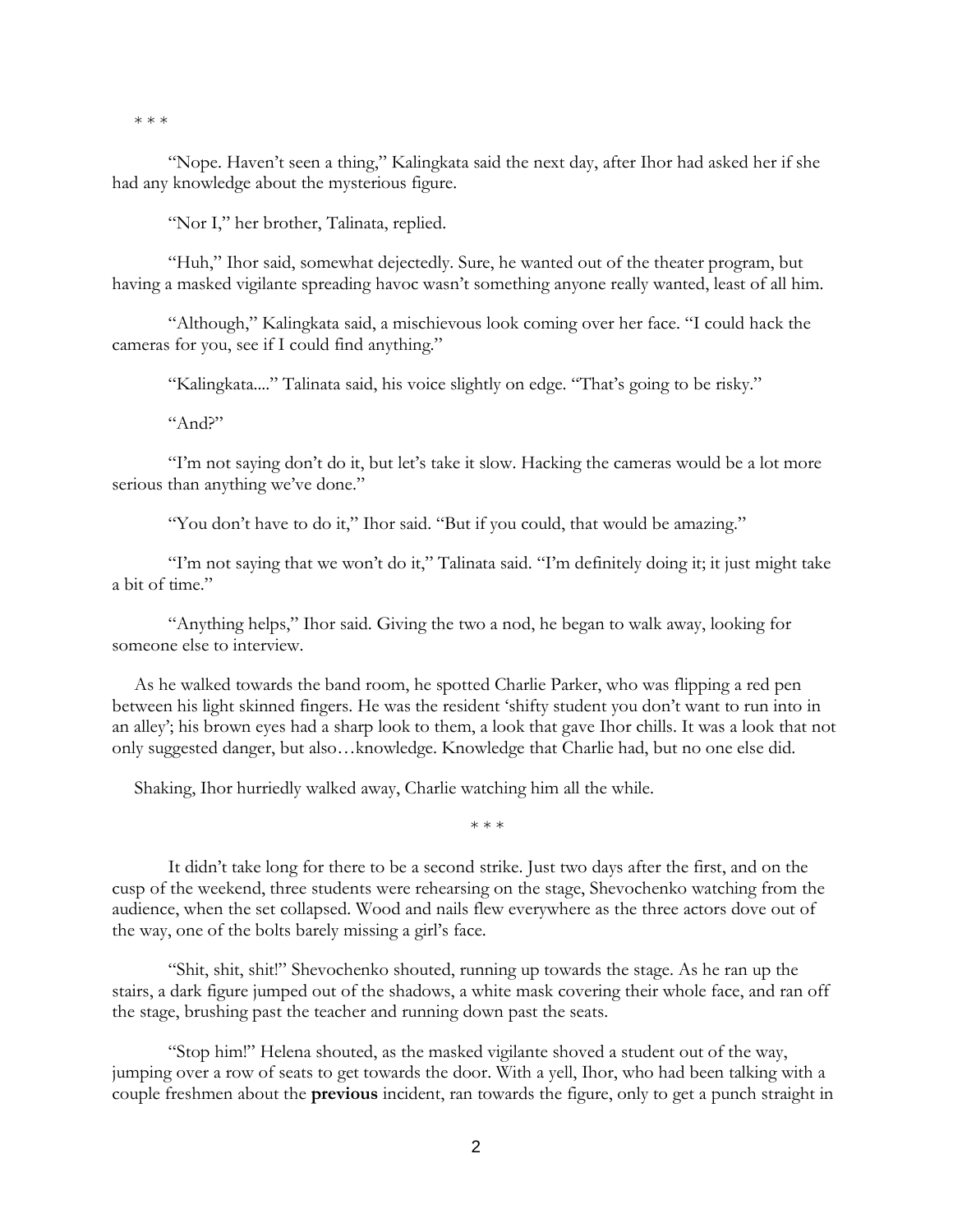the face. A loud cracking sounded throughout the theater, as Ihor fell to the ground with his nose broken.

Without hesitation, the masked figure raced away, their cape trailing behind them as Hanzo began to run after him, screaming obscenities and curses.

As the senior ran into the hallway, the two footsteps getting more and more faint, Ihor stepped out of the wings. As he observed the chaos, he noticed a book on the floor. A book with a very familiar cover…

Grabbing it, Ihor held it up to his face, and noticed that it was the cover to *The Phantom of the Opera,* a book from a very, very long time ago. A book that just so happened to feature a masked terror interrupting a theater's rehearsals.

"So, a 'Phantom' of our own, eh?" he muttered. Flipping through, he saw markings all over the pages, written in a sloppy, desperate style with a dark red pen. It was the rantings of a lunatic, talking of fingers and monsters and a strange void. It only got more and more erratic as he flipped through the final pages.

Flipping to the last page, he saw three words scratched into the sheet, in a strange and erratic way.

**Make it stop,** it said.

"Stay put, you coward!" Hanzo shouted, as the figure ducked into the changing rooms, slamming the door behind them. Hanzo instantly grabbed the door to fling it open, only to hear the click of the lock.

\* \* \*

"Damnit," he muttered. "I'm gonna kill you, you slimy bastard!"

As Hanzo tried to jig the door open, he could hear the sounds of a struggle inside the room. Someone let out a shout, which only made Hanzo more furious. He was supposed to be the strongest kid in the school, not some random vigilante!

Finally, he flung the door open, the lock broken beyond repair. What he saw, however, only made him more furious. The mysterious figure was gone, and the only person there was Helena's brother, weightlifter Maquois Kiner, who was holding a broken bit of the figure's cloak.

"I tried to stop him, but he got away!" Maquois said.

Hanzo scowled. "Why didn't you stop him then, you wimp!?"

"Hey, who are you calling a wimp, screwball?" Maquois replied. "I could break your nose while high off my balls on seven different variations of crack."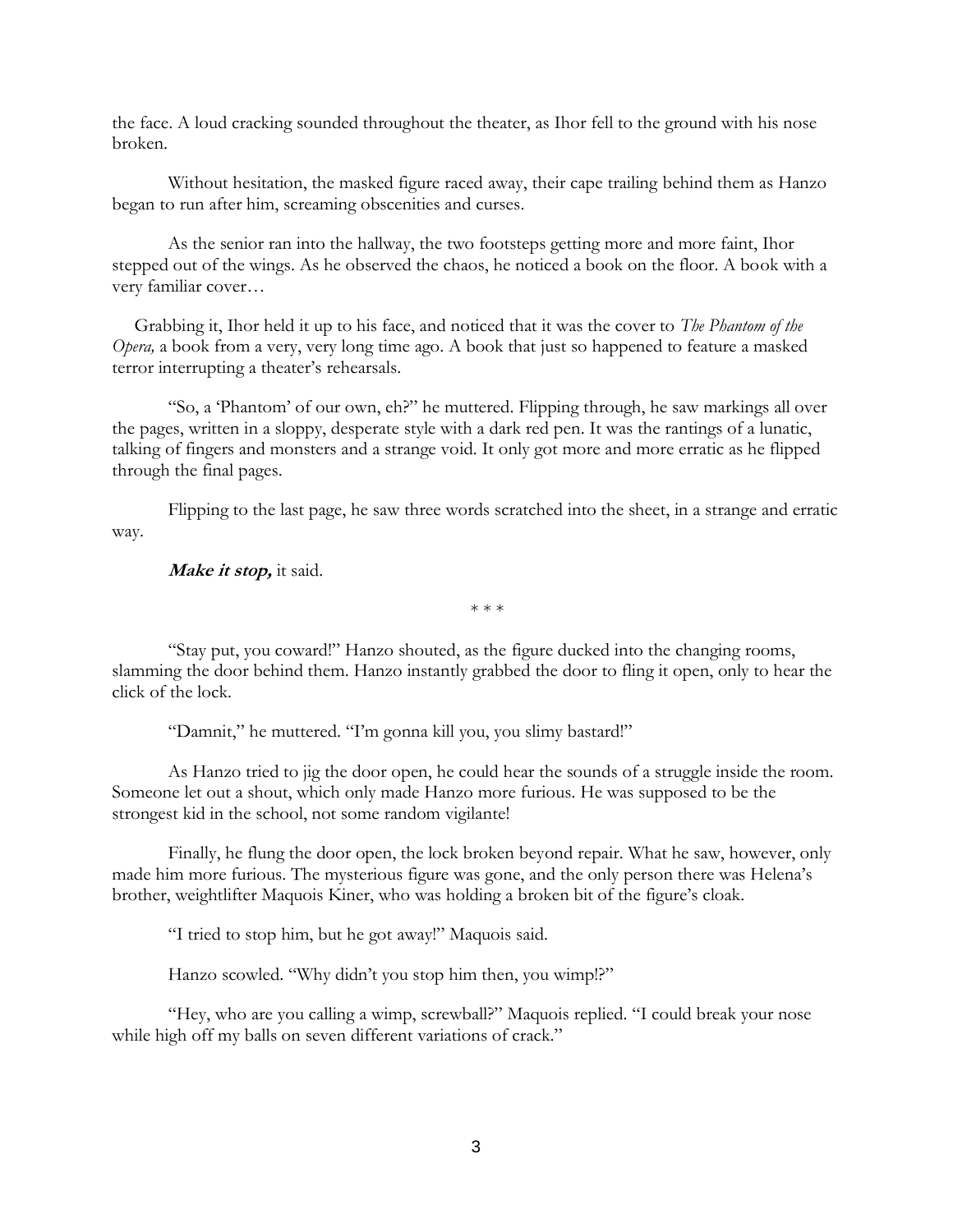The two boys stared at each other, both not willing to back down. Only the sound of the incoming janitor unlocked the two's gaze, the sound of an old woman with a broom breaking the silence.

As Hanzo stormed out, he caught Charlie out of the corner of his eye. Instantly, Hanzo scowled, even more than he was already. Hanzo didn't like most people, but he especially hated Charlie. Somehow, the sophomore was impossible to read, and extremely hard to get a rise out of. Not only that, he was the only one to successfully beat Hanzo in a fight, and Hanzo had never lived it down.

Grunting, Hanzo brushed past Charlie and stormed back to the theater. The disruption was costing him time in the spotlight, time that he couldn't afford to lose.

Charlie simply watched as Hanzo stormed off.

\* \* \*

"I'm sorry Mr. Shevochenko, but if you can't get rid of this so-called….'Phantom', then your program needs to shut down for the safety of the students and the community as a whole," Mr. Mori said, his cold steely eyes staring Shevochenko down as he slammed down the tablet. MASKED 'PHANTOM' ATTACKS AGAIN, NEARLY KILLS STUDENT.

"Wha….what? How? Why? This isn't my fault!" Shevochenko replied. Instantly, he started cursing internally. He knew this was coming. He had two days to prepare for this meeting, and yet, this was the best he could do?

"Yes, I understand that. However, the safety of the students is of my utmost concern and the concern of the school board. Given how you haven't been able to get this Phantom out, it's a fundamentally unsafe situation."

"Then get me someone to help out! Get the military involved or something!"

Mori sighed. "Mr. Shevochenko, you should know as well as I do that there is no way that we could get any member of the military to do this. They're needed for things that are truly important, not a vandal."

"But if it's just a vandal, why do we need to shut down the program?"

"Because this vandal is doing dangerous things. Please, Mr. Shevochenko, put aside your tunnel vision and look at the bigger picture there."

Muttering under his breath, Shevochenko tried his hardest not to explode. Mori's logic was clearly flawed; if it was dangerous, even if it was just a vandal, why wouldn't there be a need to get protection? But he knew that he couldn't push the matter much further.

"Can we at least get a day? A day to solve this?"

Mori sighed. "Very well," he said. "ONE. DAY"

"Thank you," Shevochenko said, standing up to leave. *"Asshole,"* he thought to himself.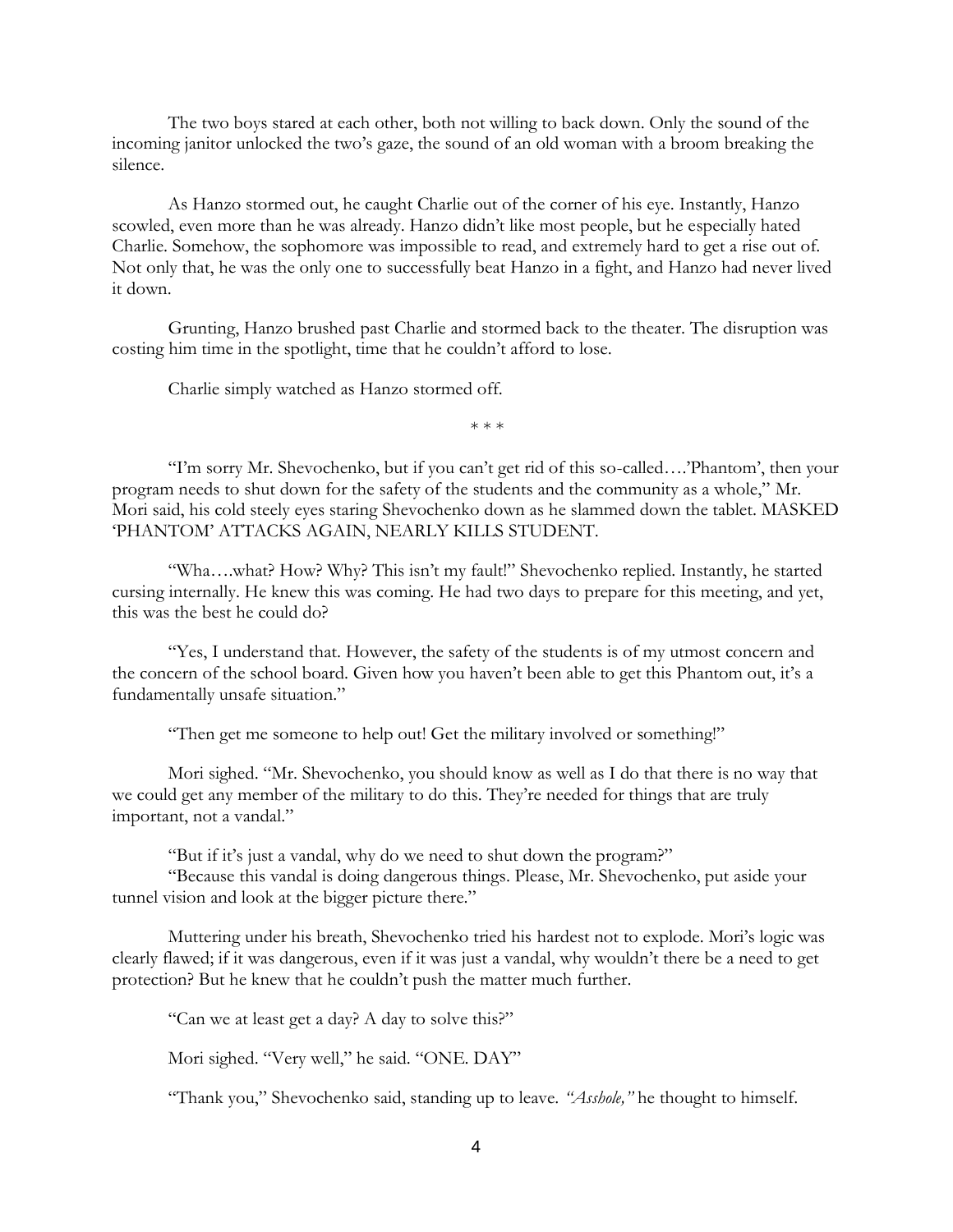\* \* \*

Ihor was sitting in his homeroom, his brain still processing an interview he'd done with Hanzo before the day started. He'd thought that it would be meaningful (Hanzo should have been able to see the Phantom better than the other students since he'd been the closest), but it had given him exactly nothing. Not only was he uncooperative, with the vocabulary of a caveman, but the only thing he'd learned at all was that Charlie really pissed Hanzo off.

Things were simply, shit. He only had a day to solve this, his father was balls-off-the-wall stressed, and all he had was a book, three words, and Charlie Kiner.

*"Charlie…"* Ihor thought to himself, spotting the man himself sitting a few desks away. Something about that kid was off in the first place, but the fact that he kept cropping up was odd.

Occupied by his theories, Ihor flicked through the book again. The red words were still sprayed across the pages, their meaning just as meaningless as ever. Putting his hand on his face, he accidentally brushed up against his nose, flaring up the pain. A couple drops of dark red blood fell down on his desk.

*Red.* The word came into Ihor's mind and stuck there. *Red.* What did it mean? He saw red everyday, why was it staying inside his head?

*Red.* Red in the book. Red blood on the table from his nose. Red on the shirts of the two who always disappeared in the back of the theater and made very obvious grunting and moaning noises. Red in the pen in Charlie's hand. Red pen.

*"That's it!"* Ihor thought to himself. It had to be Charlie. Who else was mysterious enough, skilled enough, to do this? He wasn't in theater in the first place, so he wouldn't be constrained by emotion or

*"No, it's the only possibility,"* Ihor thought to himself. This had to be it. Otherwise, he'd watch his father lose everything that had been worked on for the past few months, and no matter how much Ihor hated being in that goddamn theater, he didn't want to see that. Taking a deep breath, he began to stand up…just before Kalingkata grabbed his shoulder.

"Hey, Ihor," she said. "I've got it."

"Huh?"

"The camera tapes. Talinata and I got them this morning, around a month's worth."

"Really?!" Ihor said, sitting back down excitedly. This could be it. If Charlie was caught on camera changing into the Phantom, it would be the exact confirmation that Ihor needed.

"Yep. Got them right here."

"Wait, hold on," Ihor said nervously, lowering his voice to a whisper. "Aren't you scared of Mrs. Ichinose hearing us?"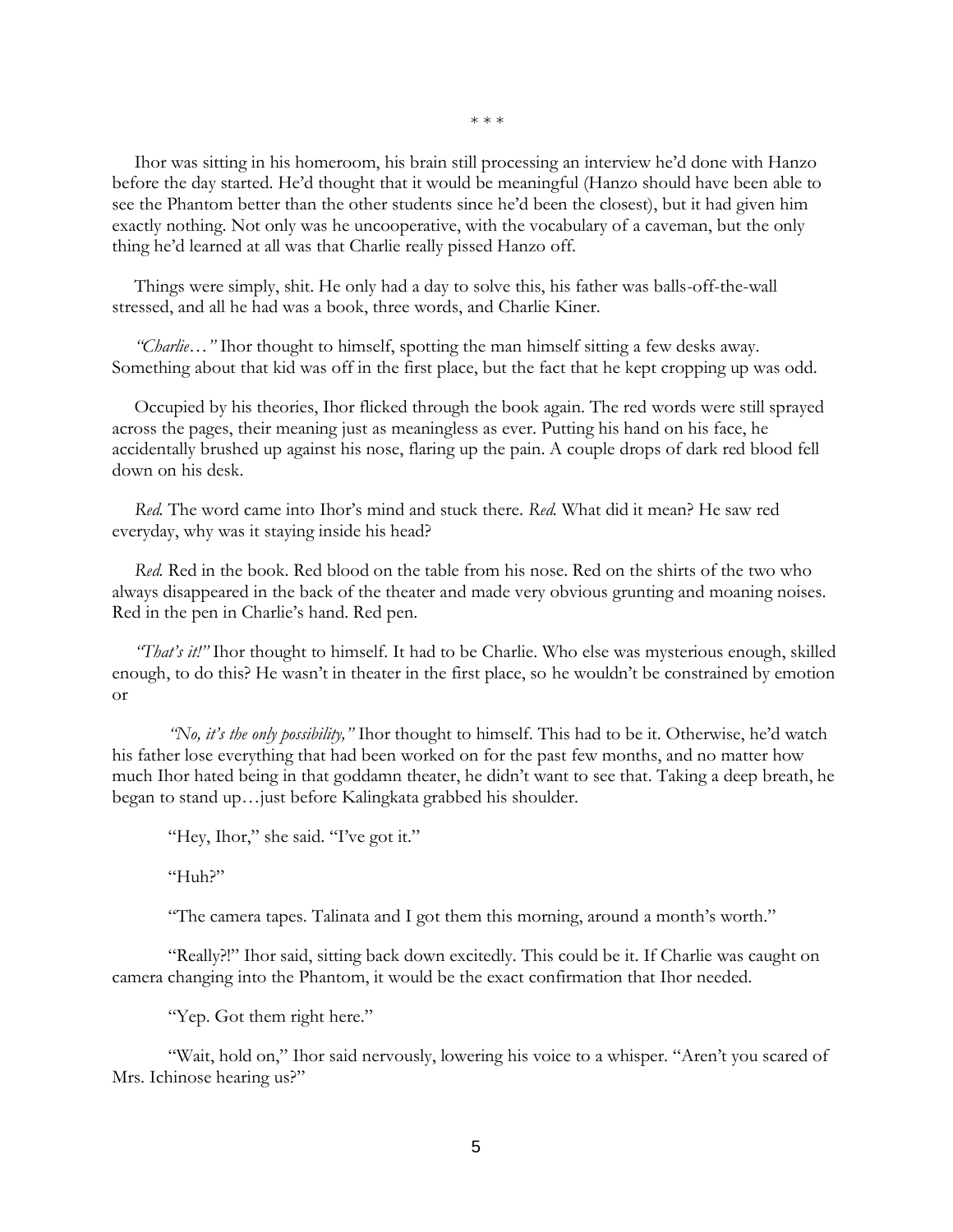"Not a chance," Kalingkata replied, motioning to the front. "Talinata's distracting her."

Taking a glance towards the front, Ihor could see that she was telling the truth. Talinata was holding up his holopad, showing the teacher something that Ihor couldn't quite make out. Whatever it was, she was blushing furiously.

"Wait, what's he showing her?"

"Not sure, to be honest. I just asked him to come up with a distraction that would catch her off guard. Now, hurry, take it!"

Coming back to the present, Ihor grabbed the tapes and nodded. Just in time too, as Mrs. Ichinose had dismissed Talinata and was taking roll.

Nodding when she got to his name, he discreetly put the first set of tapes into his tablet. As they loaded up, he ran through thousands of possible scenarios in his head, all to do with capturing Charlie.

All of which were put out of his head the instant they started playing.

\* \* \*

"Hey, thanks for dropping this off," Helena said, as Maquois gave her the last bits of her costume. The two siblings had met in the costume closet, so Helena could easily put on her costume without anyone noticing that she'd accidentally forgotten to bring said bits earlier in the day.

"No problem," he said. "Hey, you alright?"

"Oh, huh?" Helena said, noticing that she was shaking. "Yeah, I'm okay. Just nervous, that's all."

"About the Phantom?"

Helena nodded. "The attacks have been getting worse and worse. I'm not exactly looking forward to what's coming next. Especially given that some of Dad's storage has gone missing."

"That's understandable," Maquois said. "Well, I guess I'll see you later, then."

"See you later," Helena said. "Hey, by the way, did you ever find your copy of *Phantom of the Opera*?"

Maquois hesitated for a second. "Not yet," he said. "And given the circumstances, I don't think now would be the best time to find it in the first place."

"You're probably right," Ihor said, walking in with a cutting knife from the techie department in his hands. "After all, it would be in rather bad taste for the Phantom to have *The Phantom of the Opera*.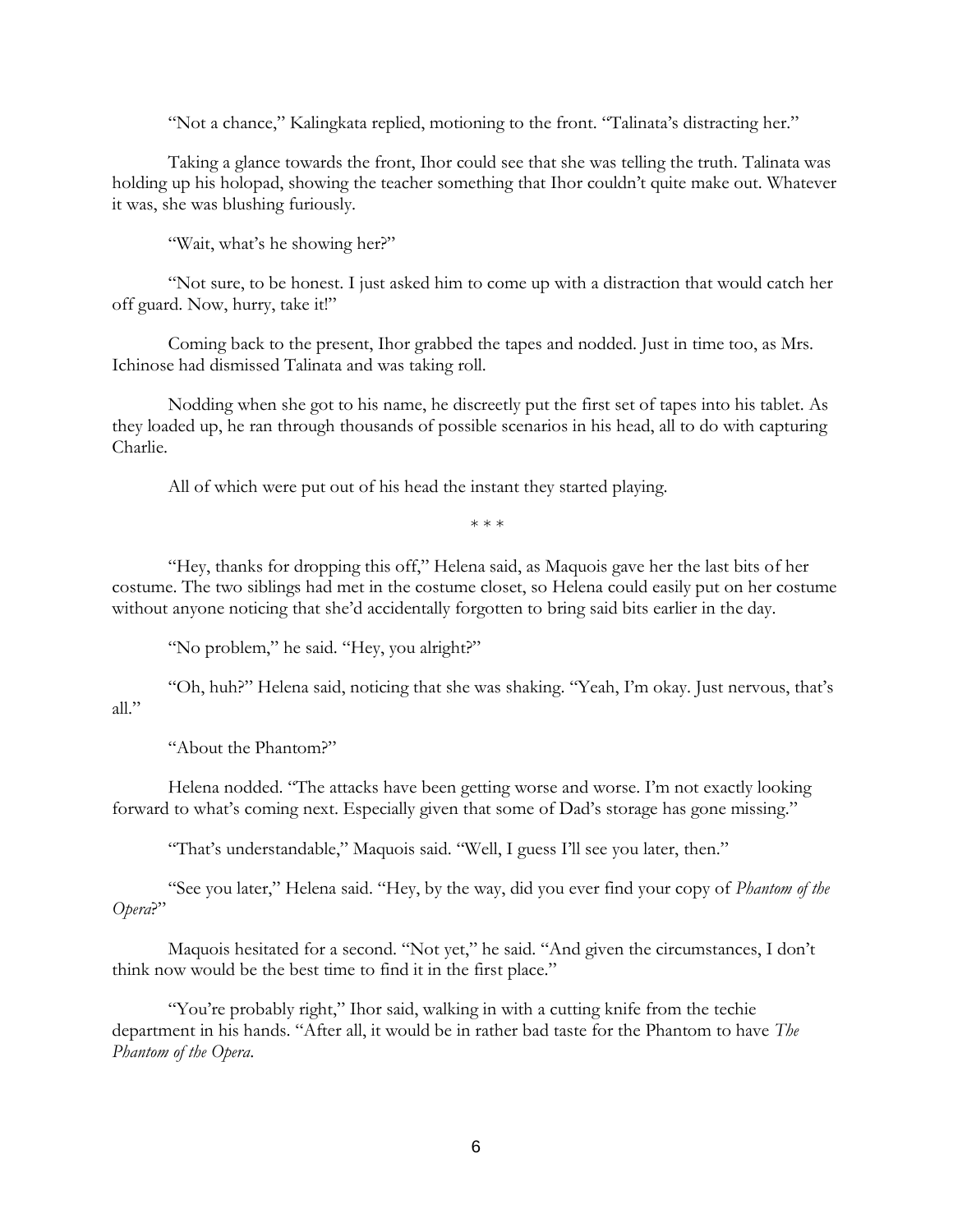"Huh?" Helena said, turning to Maquois. What the hell was Ihor talking about? She looked towards her brother, hoping to find some sort of answer in his eyes. However, all she found was a strange look in his eyes. A look of determination, of…insanity.

Grabbing his shirt, Maquois tore it off with a yell, revealing the Phantom's all black outfit. Without hesitation, he reached into his pocket and pulled out a knife much bigger than Ihor's in the other.

"Holy shit!" Ihor shouted, dropping his cutting knife as Maquois threw on his mask. Maquois took instant advantage of this, shoving Ihor back into a row of costumes, and running out the door.

Bursting through the wood, Maquois was instantly greeted with around fifteen or twenty students, all carrying some kind of makeshift weapon. Standing in front of them all was Shevochenko, holding a plasma pistol. Now it was Maquois' turn to drop his knife.

"It's over, Maquois," he said.

Maquois merely laughed, reaching into his pocket. "Is it?! Is it!!!!! I think not!"

"Really? You wanna try me?" Hanzo said threateningly, brandishing a broken piece of wood.

"I have a detonator I stole from my father, you fools!" he shouted, thrusting it out into the open. "One click, and I can blow the ceiling, making everything collapse! Just like the book! And then, maybe, I can get this all out of my head! Get it all out of my head! Get out of my head!"

His eyes were darting all over the place, and for a moment, it seemed like he was completely out of it. Indeed, he almost dropped the detonator as he rambled, only barely managing to hold on.

But then, just as suddenly, Maquois snapped back to reality. A dark grin spread across his face as his finger moved closer and closer...only for Charlie to tackle him to the ground. Grabbing Maquois' mask, Charlie tore it off his fellow student's face and smashed back down, the force hard enough to break Maquois' nose and the mask.

It was all over in a few seconds. The crowd watched in shock, as did Ihor and Helena, who had only just come out of the dressing storage. Even Shevochenko had a surprised look on his face. The only one that wasn't quite so happy was Hanzo, who was absolutely furious at Charlie stealing his thunder.

"H-h-how?" Jorani asked, nervously clutching a dictionary with pencils stuck in it.

"I pay attention," Charlie said. "Now, if you'll excuse me, this is your problem, not mine."

With that, Charlie left the room, leaving behind a bloody Maquois and a bunch of theater kids that had not one iota of an idea what to do.

It was Helena that broke the silence, kneeling down towards her brother. Instantly, Maquois teared up.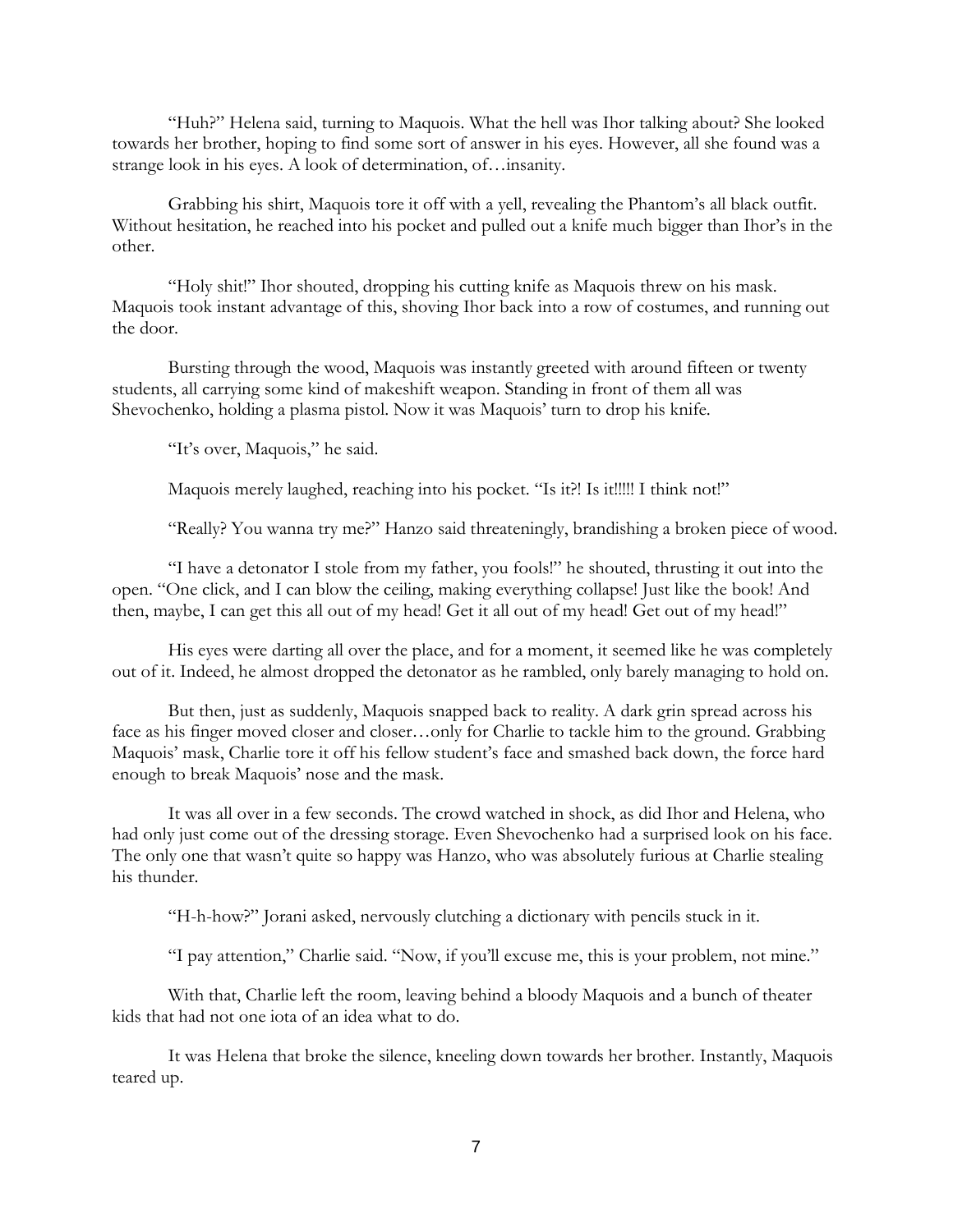"I'm sorry," he said, his voice on the edge of breaking. "I've failed you, Helena. I've failed you."

"Why?" she asked. "Why, Maquois? You've always been the dependable one. Why did you do this?"

"I've…I've been having strange dreams," he said, tears dripping down his eyes. "I saw…a strange creature…in a void of blue and purple…it's…oh god, it's monstrous!"

"In what ways?"

"It's…it's human, but it isn't! It has fingers on a necklace, and it's standing next to me! It calls itself Booog, oh god, that name! And I can't run away, cause it's standing beside me. That's why I did this, cause it's the only way to take back control of everything…"

That was when Maquois fully broke down, with tears and snot streaming down his face.

"Wh…why didn't you tell me?" Helena said, embracing her brother.

"I couldn't," Maquois said. "That would make me weak. And I have to be that brother for you."

"Oh, Maquois," Helena said, hugging him tightly. "Thank you for all you've done, but I'm older now. I can fight for myself. You don't have to be the strong one. It's okay for you to be open, to be emotional. And that doesn't make you weak! It just means you're human."

More tears ensued as the two embraced, everyone else merely watching. Some were just as distraught as the two siblings, while others were relieved. For Ihor, he had…mixed emotions. On one hand, he was glad that all this shit was over now. Having Maquois get his nose broken just like Maquois had broken his didn't hurt either. But on the other hand, he would have to find some other way to get out of the theater now.

*"At the very least, Dad's happy,"* Ihor thought to himself, looking at his father's relieved face.

\* \* \*

"So. You actually did it," Mori muttered, flicking through his tablet. PHANTOM FOUND; CAUSE OF TERROR MENTAL BREAKDOWN, the headline read.

Mori wasn't exactly keen on losing, but he'd look even worse if he tried to stop this now. So, in this case, he'd take the loss this time.

*"I wonder which play they're doing now,"* he thought to himself, flicking down through the article. And would you look at that, it was there, on the very last sentence of the page.

"You have got to be kidding me," he said.